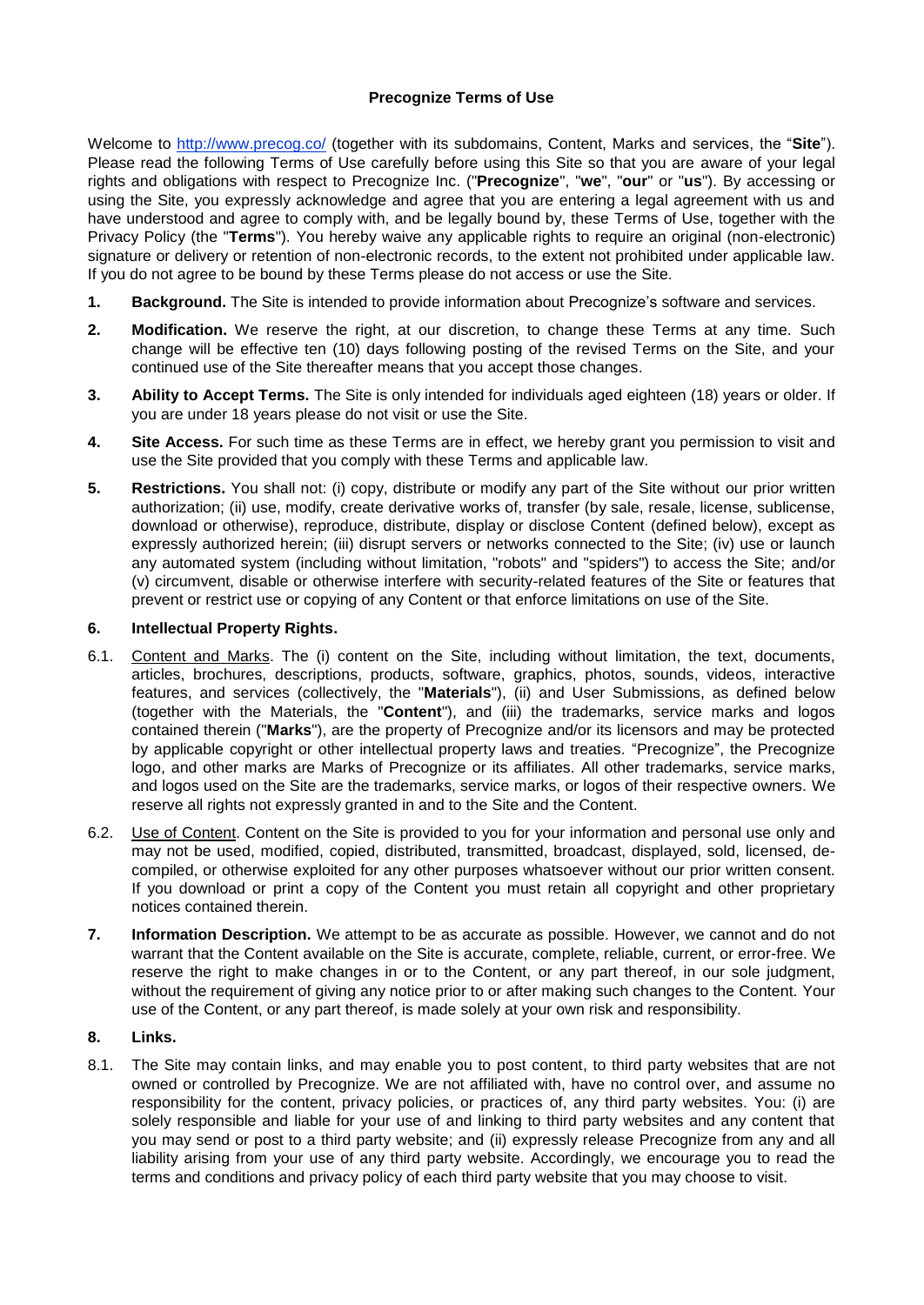- 8.2. Precognize permits you to link to the Site provided that: (i) you link to but do not replicate any page on this Site; (ii) the hyperlink text shall accurately describe the Content as it appears on the Site; (iii) you shall not misrepresent your relationship with Precognize or present any false information about Precognize and shall not imply in any way that we are endorsing any services or products, unless we have given you our express prior consent; (iv) you shall not link from a website ("Third Party Website") which prohibites linking to third parties; (v) such Third party Website does not contain content that (a) is offensive or controversial (both at our discretion), or (b) infringes any intellectual property, privacy rights, or other rights of any person or entity; and/or (vi) you, and your website, comply with these Terms and applicable law.
- **9. Privacy.** We will use any personal information that we may collect or obtain in connection with the Site in accordance with our privacy policy which is available [here.](https://docs.wixstatic.com/ugd/1cd2f4_6c3006e58f4845b791cbe811ce11261f.pdf)
- **10. Copyright Policy.** It is our policy to respect the legitimate rights of copyright and other intellectual property owners, and we will respond to clear notices of alleged copyright infringement.

## **11. Warranty Disclaimers.**

- 11.1. This section applies whether or not the services provided under the Site are for payment. Applicable law may not allow the exclusion of certain warranties, so to that extent certain exclusions set forth herein may not apply.
- 11.2. THE SITE IS PROVIDED ON AN "AS IS" AND "AS AVAILABLE" BASIS, AND WITHOUT WARRANTIES OF ANY KIND EITHER EXPRESS OR IMPLIED. PRECOGNIZE HEREBY DISCLAIMS ALL WARRANTIES, EXPRESS OR IMPLIED, INCLUDING BUT NOT LIMITED TO IMPLIED WARRANTIES OF MERCHANTABILITY, TITLE, FITNESS FOR A PARTICULAR PURPOSE, NON-INFRINGEMENT, AND THOSE ARISING BY STATUTE OR FROM A COURSE OF DEALING OR USAGE OF TRADE. PRECOGNIZE DOES NOT GUARANTEE THAT THE SITE WILL BE FREE OF BUGS, SECURITY BREACHES, OR VIRUS ATTACKS. THE SITE MAY OCCASIONALLY BE UNAVAILABLE FOR ROUTINE MAINTENANCE, UPGRADING, OR OTHER REASONS. YOU AGREE THAT PRECOGNIZE WILL NOT BE HELD RESPONSIBLE FOR ANY CONSEQUENCES TO YOU OR ANY THIRD PARTY THAT MAY RESULT FROM TECHNICAL PROBLEMS OF THE INTERNET, SLOW CONNECTIONS, TRAFFIC CONGESTION OR OVERLOAD OF OUR OR OTHER SERVERS. WE DO NOT WARRANT, ENDORSE OR GUARANTEE ANY CONTENT, PRODUCT, OR SERVICE THAT IS FEATURED OR ADVERTISED ON THE SITE BY A THIRD PARTY.
- 11.3. PRECOGNIZE DOES NOT WARRANT, ENDORSE OR GUARANTEE ANY CONTENT THAT APPEARS IN A USER SUBMISSION, AND DOES NOT MAKE ANY REPRESENTATION OR WARRANTY WITH RESPECT TO, AND DISCLAIMS ALL LIABILITY FOR, ANY SUCH CONTENT.
- 11.4. YOU SPECIFICALLY ACKNOWLEDGE THAT PRECOGNIZE SHALL NOT BE RESPONSIBLE FOR THE USER SUBMISSIONS OR CONDUCT (INCLUDING DEFAMATORY, OFFENSIVE, ILLEGAL, OR NEGLIGENT CONDUCT) OF ANY SITE USER AND THAT THE RISK OF HARM OR DAMAGE FROM THE FOREGOING RESTS ENTIRELY WITH YOU.
- 11.5. YOUR RELIANCE ON, OR USE OF, ANY USER SUBMISSION, OR INTERACTION WITH ANY SITE USER OR OWNER, IS AT YOUR SOLE RISK. IF YOU HAVE A DISPUTE WITH ANY SITE USER OR OWNER IN CONNECTION WITH THE SITE OR ANY USER SUBMISSION, YOU AGREE THAT PRECOGNIZE IS NOT LIABLE FOR ANY CLAIMS OR DAMAGES ARISING OUT OF OR CONNECTED WITH SUCH A DISPUTE. PRECOGNIZE RESERVES THE RIGHT, BUT HAS NO OBLIGATION, TO MONITOR ANY SUCH DISPUTE.
- 11.6. EXCEPT AS EXPRESSLY STATED IN OUR PRIVACY POLICY, PRECOGNIZE DOES NOT MAKE ANY REPRESENTATIONS, WARRANTIES OR CONDITIONS OF ANY KIND, EXPRESS OR IMPLIED, AS TO THE SECURITY OF ANY INFORMATION YOU MAY PROVIDE OR ACTIVITIES YOU ENGAGE IN DURING THE COURSE OF YOUR USE OF THE SITE.

# **12. Limitation of Liability.**

12.1. TO THE FULLEST EXTENT PERMISSIBLE BY LAW, PRECOGNIZE SHALL NOT BE LIABLE FOR ANY DIRECT, INDIRECT, EXEMPLARY, SPECIAL, CONSEQUENTIAL, OR INCIDENTAL DAMAGES OF ANY KIND, OR FOR ANY LOSS OF DATA, REVENUE, PROFITS OR REPUTATION, ARISING UNDER THESE TERMS OR OUT OF YOUR USE OF, OR INABILITY TO USE, THE SITE, EVEN IF PRECOGNIZE HAS BEEN ADVISED OF THE POSSIBILITY OF SUCH DAMAGES OR